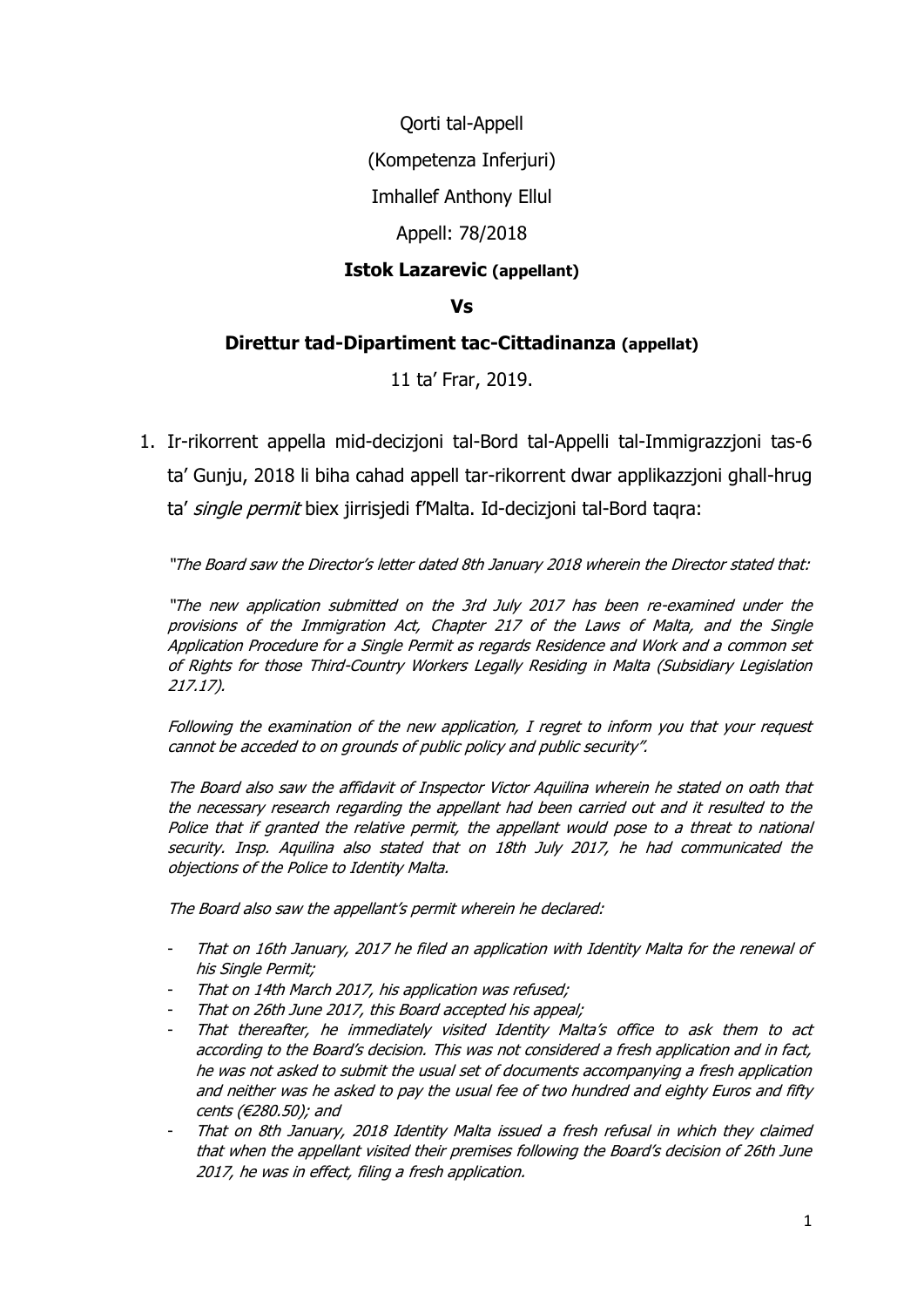The Board saw its decision of 26th June 2017 wherein it had stated that it was not convinced that the appellant posed a threat to national security.

The Board observed that notwithstanding its decision, Identity Malta apparently refused to abide by the decision and decided instead to refuse to issue a Single Permit once again. It was howevert noted that this time, Insp. Aquilina confirmed on oath that the Police had objected to the granting of a Single Permit due to their belief that the appellant constituted a threat to national security.

The Board sees that in confirming such a statment on oath as well as in twice refusing to issue the appellant with a Single Permit, Identity Malta and its stakeholders must have necessarily conducted even more thorough checks which confirmed their initial assessment that the appellant should not be issued with a Single Permit.

The Board has no evidence before it which inclines it to believe that the appellant is not a threat to national security. In fact, the appellant's affidavit only recounts a timeline of events as opposed to testimony as to his conduct in malta and abroad.

For these reasons, the Board rejects the appellant's appeal and confirms the Director's decision of 8th January, 2018".

- 2. Fil-15 ta' Ġunju, 2018 l-appellant appella mid-decizjoni. L-aggravji huma:
	- i. Id-decizjoni hi nulla peress li s-sentenza tal-5 ta' Gunju, 2018 intbghatet lilu fis-6 ta' Gunju, 2018.
	- ii. Il-Bord tal-Appelli nagas milli jaghmel apprezzament xierag tal-provi u d-decizioni hi *extra petita*.
	- iii. Il-Bord tal-appell ma osservax il-ligi meta nagas milli jisma' lill-partijiet u dan bi ksur tal-Kap. 217.
- 3. Fir-rikors tal-appell l-appellant talab lil din il-qorti sabiex:

"... thassar, tannulla u tirrevoka s-sentenza appellata tal-Bord tal-Appelli dwar l-Immigrazzjoni tas-sitta (6) ta' Gunju, 2018 fl-ismijiet premessi u (i) tibghat l-Atti lura lill-istess Bord tal-Appelli dwar l-Immigrazzjoni sabiex wara li jisma' lill-partijiet ighaddi ghad-decizjoni jew finnuqqas (ii) wara li tisma' lill-partijiet u tiddeciedi dwar il-meritu billi tilqa' t-talba tal-esponenti appellant u tordna lill-intimat appellat joghgbu johrog single permit to reside for the purpose of work in Malta, bl-ispejjez taz-zewg istanzi kontra l-intimat appellat".

4. Fl-20 ta' Novembru, 2018 l-appellat wiegeb u ta r-ragunijiet ghalfejn l-appell ghandu jkun michud.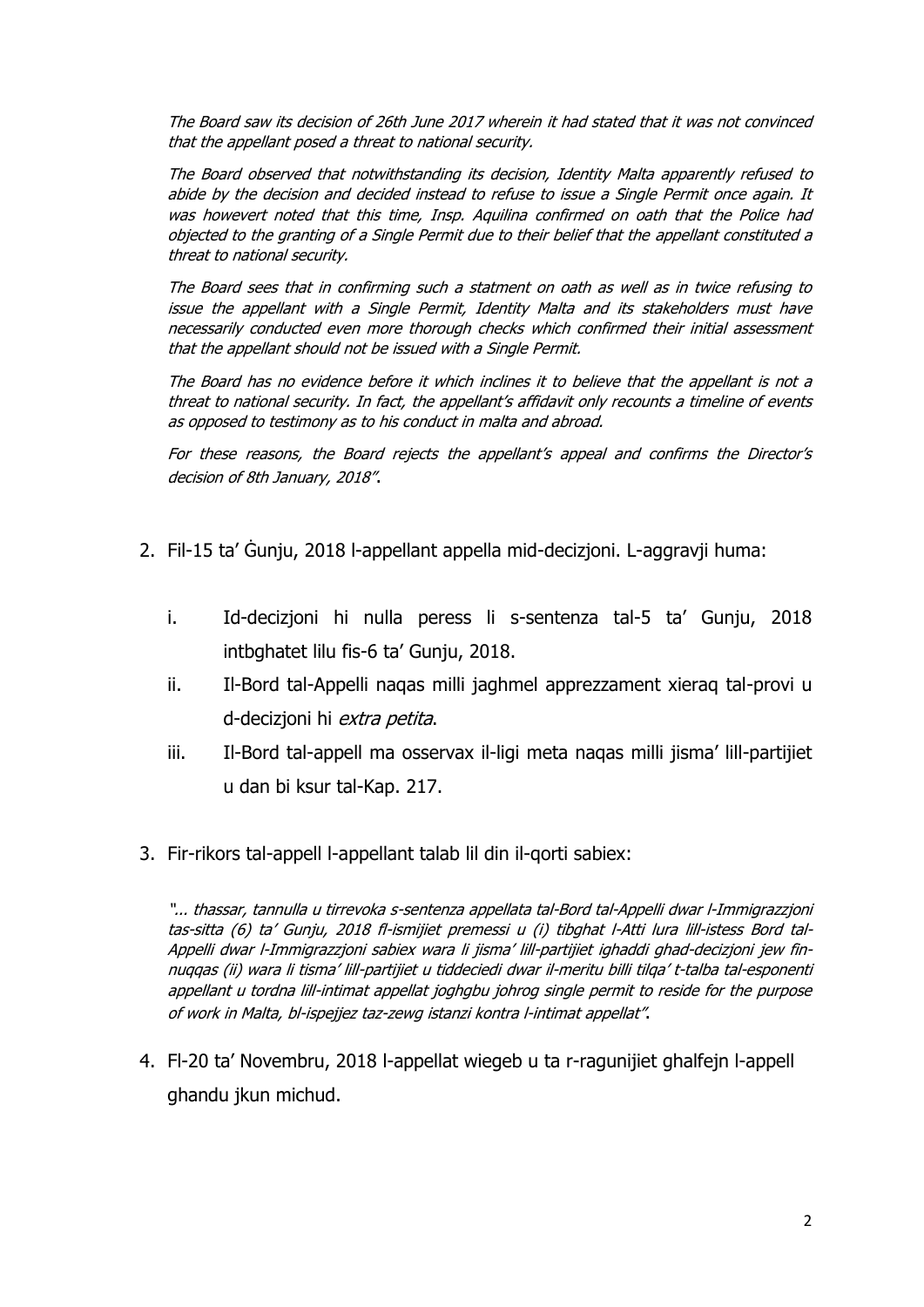- 5. Dwar l-ewwel aggravju, il-qorti ma teskludix li d-data fid-decizjoni tal-Bord hi zbaljata. Dan meta tqies id-dokument a fol. 11. Madankollu zball fid-data m'ghandux iwassal ghan-nullita' tad-decizjoni, iktar u iktar meta l-appellant ma sofra l-ebda pregudizzju. Ghaldaqstant, l-ewwel aggravju hu michud.
- 6. Din il-qorti ma taqbel xejn mal-mod kif ipproceda u ddecieda l-Bord, għaliex:
	- i. Warrab id-deċiżjoni li hu stess kien ta fis-26 ta' Gunju, 2017 u li fiha laqa' l-appell tal-appellant u ddecieda:

"In view of the above, Board concludes that according to those who provided written testimony, the appellant is an upstanding and trustworthy individual. As a result, it is not convinced that Mr Lazarevic poses a threat to public policy and/or to public security and therefore, revokes the Director's decision dated 14th March 2017".

- ii. Fid-deċiżjoni tas-6 ta' Ġunju, 2019 il-Bord naqas milli jikkunsidra lkonsegwenzi tad-deċiżjoni li hu stess ta fis-26 ta' Ġunju, 2017 u li minnha ma jirriżultax li d-Direttur appella. Materja wkoll rilevanti kien jekk wara dik id-decizjoni tas-6 ta' Gunju, 2019 l-appellant kienx ipprezenta applikazzjoni ohra. L-appellant jichad li pprezenta applikazzjoni gdida wara d-decizjoni tas-26 ta' Gunju, 2017. Hu minnu li f'ittra datata 8 ta' Jannar, 2018 ta' Identity Malta saret riferenza ghal 'new application submitted on the 3rd July 2017', pero ladarba lappellant ikkontesta tali fatt, l-inqas li kellu jaghmel il-Bord kien li jordna lill-appellat sabiex jipprezenta kopja tal-istess. Dan iktar u iktar meta tigi wahedha l-mistoqsija, ghalfejn l-appellant kellu japplika millgdid meta kellu favur tieghu d-decizjoni tal-Bord tas-26 ta' Gunju, 2017.
- iii. Inoltre, d-deċiżjoni tas-6 ta' Ġunju, 2018 hi bażata biss fuq spekulazzjoni. Hu veru li f'affidavit tas-26 ta' April, 2018 l-Ispettur Victor Aquilina qal li kienu saru verifiki dwar l-appellant u, "... rrizulta li l-appellant ikun ta' theddida għas-sigurta tal-pajjiż f'każ li jingħata dan il-permess". Pero' dikjarazzjoni bħal dik m'hijiex sufficjenti. Ix-xhud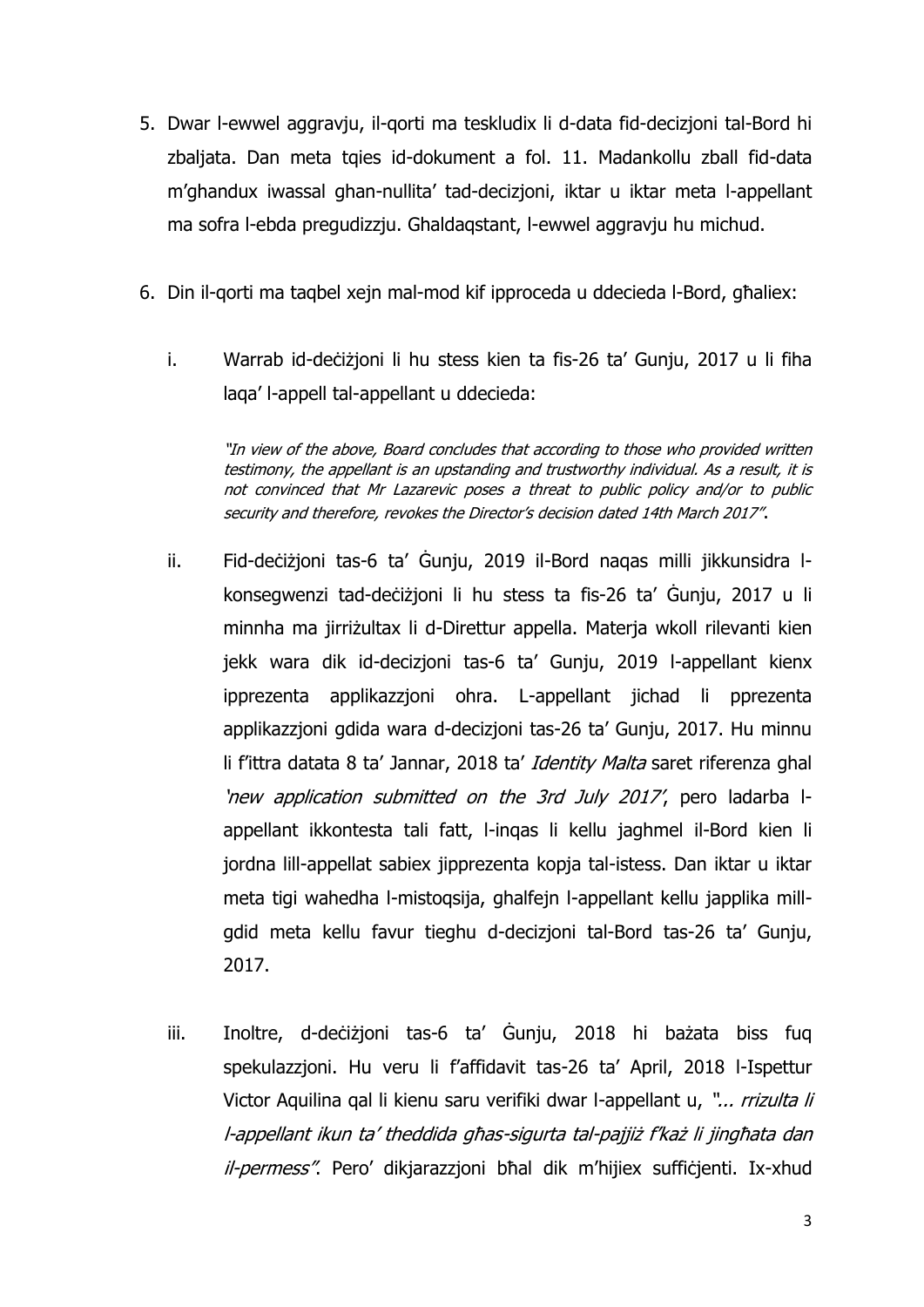kellu jgħid għalfejn l-appellant kien ta' theddida u mhux jagħmel biss sweeping statement. L-eżekuttiv għandu diskrezzjoni, iżda sabiex tiġi mistħarrga mill-Bord għandu jkollu l-fatti kollha quddiemu.

iv. Hu fatt li fit-twegiba l-appellat qal li l-appellant kien instab hati ta' reat gravi. Fl-atti l-uniku sentenza relatata ma' proceduri kriminali kontra lappellant li ssemmiet hi dik li l-Bord ikkunsidra fid-decizjoni tas-26 ta' Gunju, 2017 u li dwarha qal:

"Although the Director's decision was not enlightening, the Board noted that in the relative appeal, the appellant's advocate, in a remarkable show of honesty on the part of the appellant, stated that the appellant had been found guilty of a crime related to narcotics in Serbia and had served a prison term of just over six years in Serbia. From that point on, he never had any problems with law enforcement authorities in Serbia or in Malta. The appeal also referred to his ongoing employment with Mtarfa Glass Blowers Limited and attached to the appeal were various letters and testimonials testifying to the appellant's trustworthiness and good character.

The Board also noted a letter from the lawyer who had defended the appellant in Serbia when he was tried for the offence for which he was eventually convicted. From this lawyer's letter as well as from translations of documentation he provided, it appears to have been alleged by this lawyer that the appellant's conviction was not based on particularly solid legal ground".

Jekk dak li xehed l-Ispettur Aquilina kien b'riferenza ghal dawk ilproceduri kriminali, allura dik il-materja diga' giet ikkunsidrata u ttiehdet decizjoni dwarha mill-Bord.

- v. Il-Bord, li wara kollox hu tribunal amministrattiv, għamel żball kardinali meta qies li dik id-dikjarazzjoni tal-Ispettur Aquilina kienet prova meta ma kinitx. Il-provi huma fatti. Opinjoni ta' spettur tal-pulizija m'hijiex prova. Il-Bord ma kellux il-fatti quddiemu, u għalhekk ma seta' qatt jasal għall-konkluzjoni li l-appellat kien gustifikat li rrifjuta lapplikazzjoni.
- vi. Il-Bord kompla jiżbalja meta gal, "The Board has no evidence before it which inclines it to believe that the appellant is not a threat to national security". Hu l-eżekuttiv li qiegħed igħid li l-appellant hu theddida